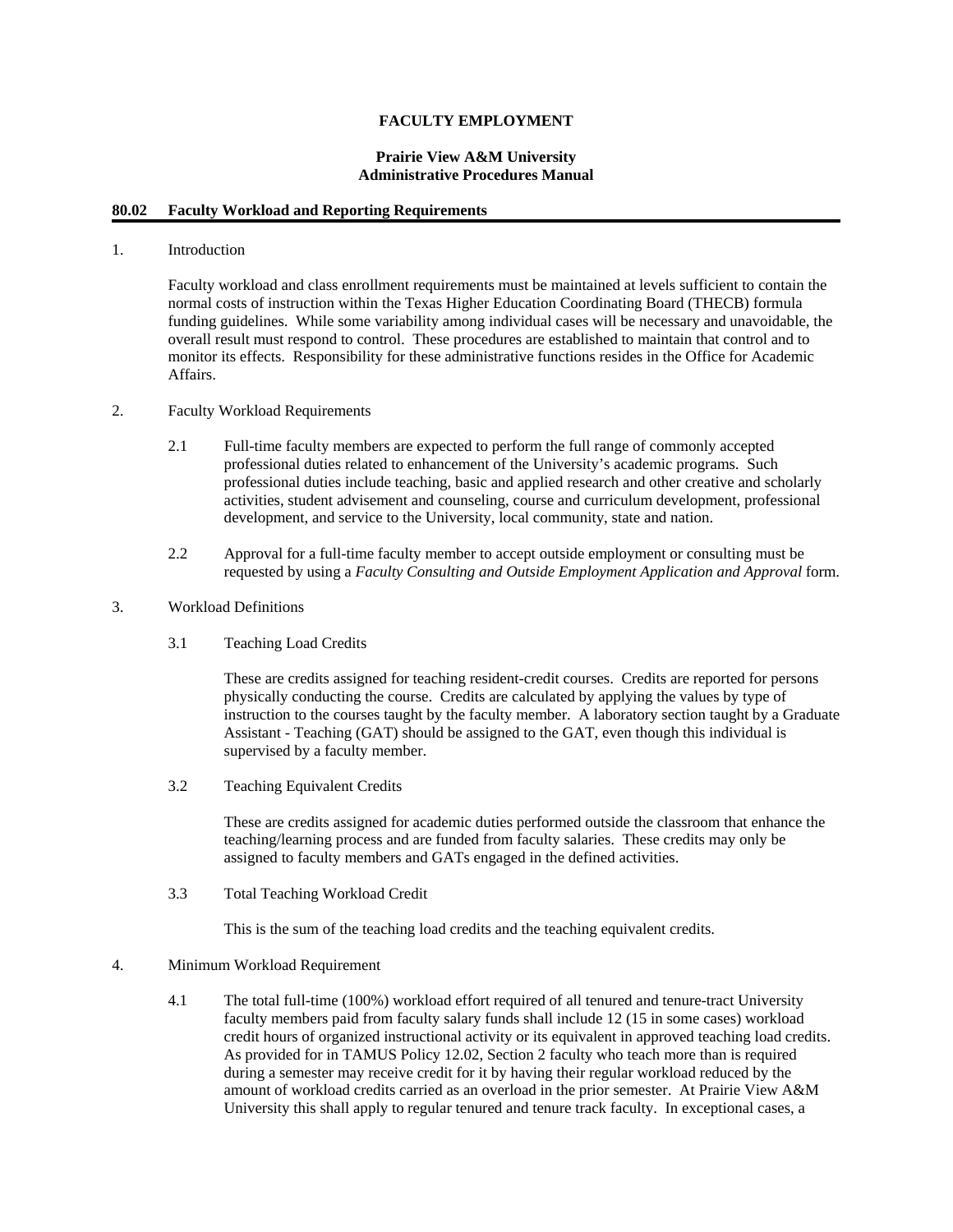regular faculty member may be compensated for workload credits exceeding the normal or standard effort. The department head and dean must recommend approval to the Provost and Senior Vice President for Academic and Student Affairs who must approve the compensated overloads after reviewing them with the Senior Vice President for Finance and Administration.

The full-time (100%) workload effort required of non-tenure track, temporary faculty may range from 12-15 credit hours. There will be no overload compensation in the form of reduced loads in future Fall and Spring semesters or additional salary. Non-tenure track faculty teaching clinical or performance-based courses (e.g., music, nursing) will have full-time workloads not to exceed 12 credit hours. For exceptions to the 12-workload hours see: Section XIL. Prairie View A&M University: Faculty Salaries, Benefits, Development and Rewards. B. Faculty Overload Compensation and Future Release Time Guidance. For doctoral program faculty, compliance with the 12-hour minimum faculty workload requirement may be met if 6 SCH direct teaching credits (adjusted to 8 workload credits using the 7.1 table) are combined with 4 teaching equivalent credits. The latter shall include such assignments as active research, student advisement, program coordination, dissertation committee assignments, and course development. Note: For a full-time Graduate Assistant Teaching (GAT) appointment (50% assignment), the minimum workload is 3 teaching credits. Even though the student workload is considered as 50% for 3 teaching credits in student workload hours, it is reported to the Texas Higher Education Coordinating Board as 25% of the 12-hour workload required of faculty. Teaching equivalent credit may be given for teaching-related activities performed by the student for an additional 25%.

- 4.2 Tenured and tenure-track faculty members bear responsibility for the quality and continuity of the instructional program as well as the full range of duties auxiliary to and supportive of the instructional role. Persons employed in tenure track probationary appointment must observe the full-time faculty workload requirement and teach a minimum of six workload hours of undergraduate or graduate course work in order to earn credit toward tenure.
- 4.3 Temporary and/or part-time faculty are accountable for high quality performance in a specific and limited instructional assignment and shall be paid for their services as a proportion of the total full-time (12 SCH) workload effort requirement.
- 5. Responsibility for Monitoring Workload
	- 5.1 The department head is responsible for assigning and monitoring the workload of faculty within his/her department to insure individual compliance with the workload requirement. The department head will insure that other academic duties are assigned equitably within the department.
	- 5.2 The department head will notify the college dean by memorandum of all faculty members who are not in compliance with the workload requirement. The dean then notifies the Provost and Senior Vice President for Academic and Student Affairs in writing of all faculty members out of compliance and the reason, justification, and steps being taken to bring faculty members into compliance. A copy should be sent to the Office of Institutional Effectiveness and Analysis for reporting purposes. All faculty members out of compliance are reported on the faculty workload at their regular salaries (even if receiving a reduced salary during that time per Coordinating Board reporting regulations).
	- 5.3 The department head must report all faculty workloads to the college dean, who must report these workloads to the Vice President for Academic Affairs.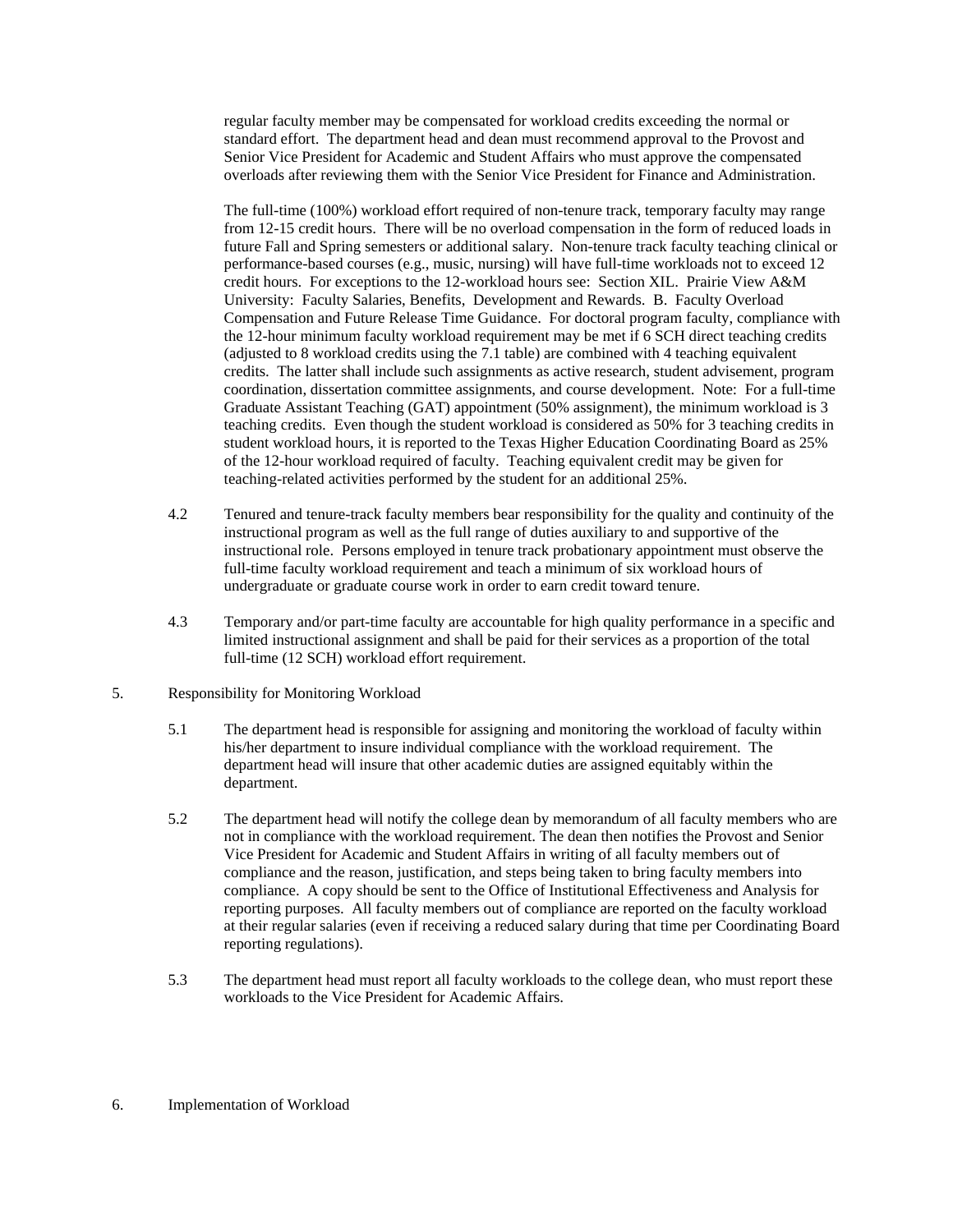- 6.1 Undergraduate and Graduate Instruction
	- 6.1.1 For purposes of workload accounting, one semester credit hour is ordinarily the equivalent of one lecture hour per week. In some cases, however, the contact hour equivalent may vary from one to three or more per semester credit hour, depending upon the nature of the required instructional activity.
	- 6.1.2 Additional credit is given to faculty for graduate teaching versus undergraduate teaching based upon the following table:

| Faculty   | <b>Teaching Level</b>     | <b>Teaching Load Credits</b><br>Per Semester Credit Hour |
|-----------|---------------------------|----------------------------------------------------------|
| Full-time | Undergraduate<br>Graduate | 1.0<br>1.33                                              |
| Part-time | Undergraduate<br>Graduate | 1.0<br>1.25                                              |

6.2 Adjustments to Minimum Teaching Load Requirements

The minimum teaching load requirements prescribed above refer to "normal" classroom teaching as referred to in State and System policy. Adjustments to the minimum teaching load requirements based on the other-than-normal teaching situations are described below.

6.2.1 Variable Teaching Load Credits

Variable teaching load credits are designed to adjust for uniquely prescribed teaching situations requiring greater or lesser intensity of commitments in instructional time and effort than are encountered in "normal" lecture-type classroom instruction. Adjustments are computed by the use of weighing factors in conjunction with the semester credit hour (SCH) value of the course, the course contact hours, and/or the number of students enrolled in course (ENR) to construct an approved weighting formula.

6.2.2 Minimum Enrollment Standards

The current minimum enrollment standards are:

- a. Organized Undergraduate Classes 15 students
- b. Organized Graduate Classes 10 students

Exceptions to these minimum standards must be recommended by the Provost and Senior Vice President for Academic and Student Affairs and approved by the President.

## 7. Instructional Types and Weighting Formulas

Instructional types and approved weighting formulas are explained and listed below as they apply to the Minimum Teaching Load Requirement. The term "Course Credit Hours" refers to the semester credit hour value of each course, normally identified by the final digit in the course number.

7.1 Direct Instructional Activities (Appointment Code 01)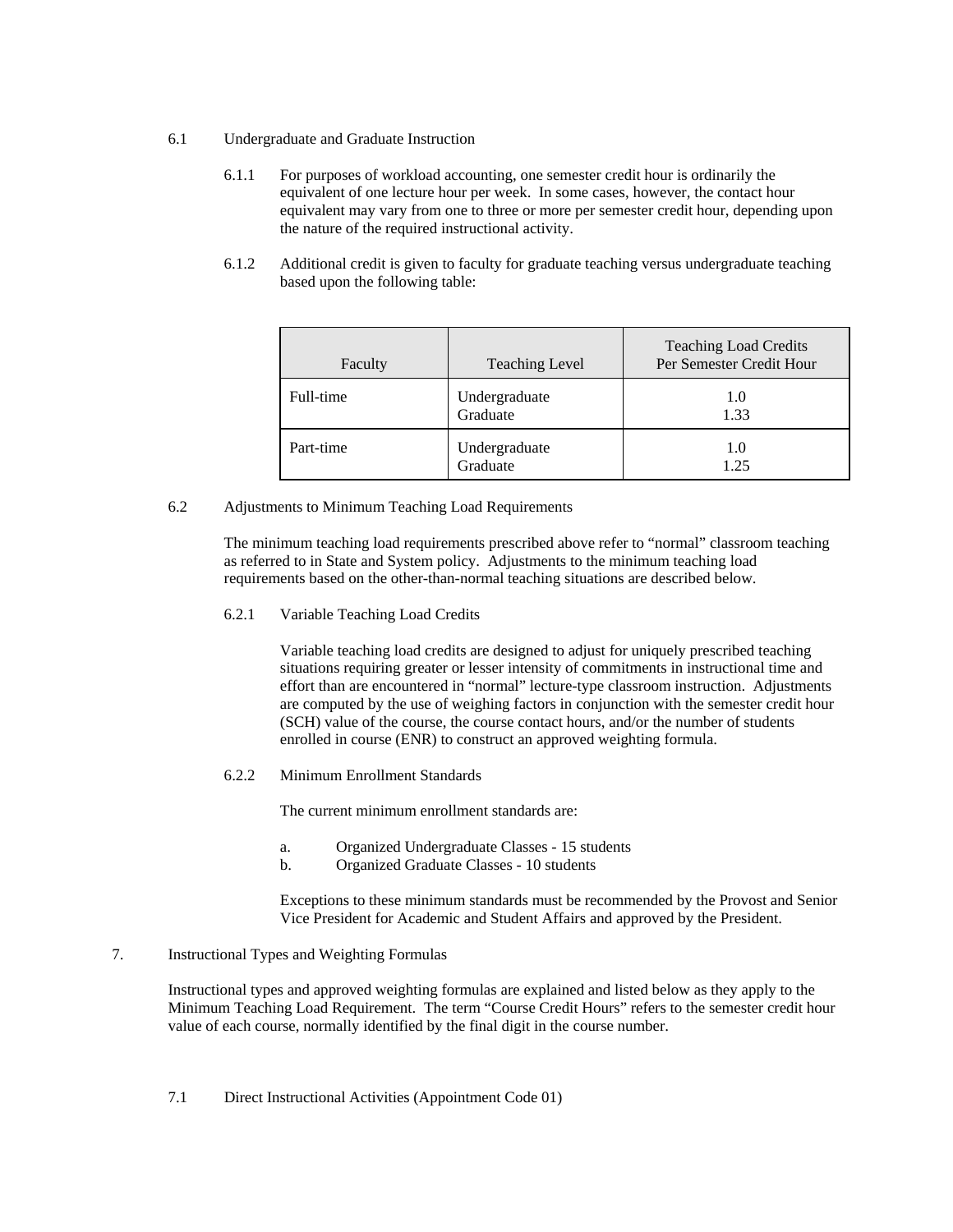| <b>Instructional Type</b>                        |                | Abbre<br>V. | Teaching Load Credits Formula                                                                                                                                                                                                                                                                                                                                                                        |
|--------------------------------------------------|----------------|-------------|------------------------------------------------------------------------------------------------------------------------------------------------------------------------------------------------------------------------------------------------------------------------------------------------------------------------------------------------------------------------------------------------------|
| Lecture                                          | 1              | <b>LEC</b>  | <b>SCH</b>                                                                                                                                                                                                                                                                                                                                                                                           |
| Laboratory                                       | $\overline{2}$ | LAB         | Contact Hours X 0.5                                                                                                                                                                                                                                                                                                                                                                                  |
| Practicum                                        | 3              | <b>PRA</b>  | (ENR X SCH)/12                                                                                                                                                                                                                                                                                                                                                                                       |
| Large Practicum 13+ Students                     | 3              | <b>LPR</b>  | <b>SCH</b>                                                                                                                                                                                                                                                                                                                                                                                           |
| Seminar                                          | 4              | <b>SEM</b>  | <b>SCH</b>                                                                                                                                                                                                                                                                                                                                                                                           |
| <b>Independent Study</b>                         | 5              | <b>IND</b>  | (ENR X SCH)/15                                                                                                                                                                                                                                                                                                                                                                                       |
| Private Lesson                                   | 6              | PRL         | Contact Hours X 0.5                                                                                                                                                                                                                                                                                                                                                                                  |
| Group TV Instruction <sup>1</sup>                | 1 or 2         | TEI         | <b>SCH</b>                                                                                                                                                                                                                                                                                                                                                                                           |
| Thesis (Chair)                                   | 8              | <b>THE</b>  | (ENR X SCH)/6                                                                                                                                                                                                                                                                                                                                                                                        |
| Doctoral Dissertation (Chair)                    | 9              | <b>DIS</b>  | (ENR X SCH)/3                                                                                                                                                                                                                                                                                                                                                                                        |
| Lecture - Laboratory                             | 1 or 2         | <b>LCL</b>  | Lec Hrs + (Lab Contact Hours $X$ 0.5)                                                                                                                                                                                                                                                                                                                                                                |
| Intensive Practicum (Nursing,<br>Med. Tech.)     | 3              | <b>IPR</b>  | <b>SCH X 2.0</b>                                                                                                                                                                                                                                                                                                                                                                                     |
| Intensive Laboratory (HUPF)                      | 2              | <b>ILB</b>  | <b>SCH</b>                                                                                                                                                                                                                                                                                                                                                                                           |
| Group Music Instruction                          | 2              | <b>GMU</b>  | SCHX 0.5                                                                                                                                                                                                                                                                                                                                                                                             |
| Overload $51+$ Students                          |                | <b>OVL</b>  | SCH X $1.332$                                                                                                                                                                                                                                                                                                                                                                                        |
| Graduate Level Course                            |                | <b>GRD</b>  | SCH X $1.332$                                                                                                                                                                                                                                                                                                                                                                                        |
| Web/Distance/Electronic<br>Classes (except TTVN) |                | <b>DIS</b>  | Normally based on course type (lec,<br>etc.) see above weights. If same<br>faculty is teaching the same course<br>as both on campus and off campus as<br>the same section (web, Distance,<br>Electronic), then workload credit is<br>only applied for the on campus<br>portion.<br>If taught as separate sections or as off<br>campus only, then workload credit<br>may be given for each section if |
|                                                  |                |             | justified by Dean and approved by<br>VPAA.                                                                                                                                                                                                                                                                                                                                                           |

The following types of instructional activity are authorized by the University for assignment of state funds for faculty salaries.

<sup>1</sup>Multiple televised sections of the same course shall earn workload credit only for the originating course section.<br><sup>2</sup>Part-time faculty = 1.25. Note: Instructors of organized classes that are team-taught will proportion workload credits allowed for those classes in accordance with their distribution of responsibilities.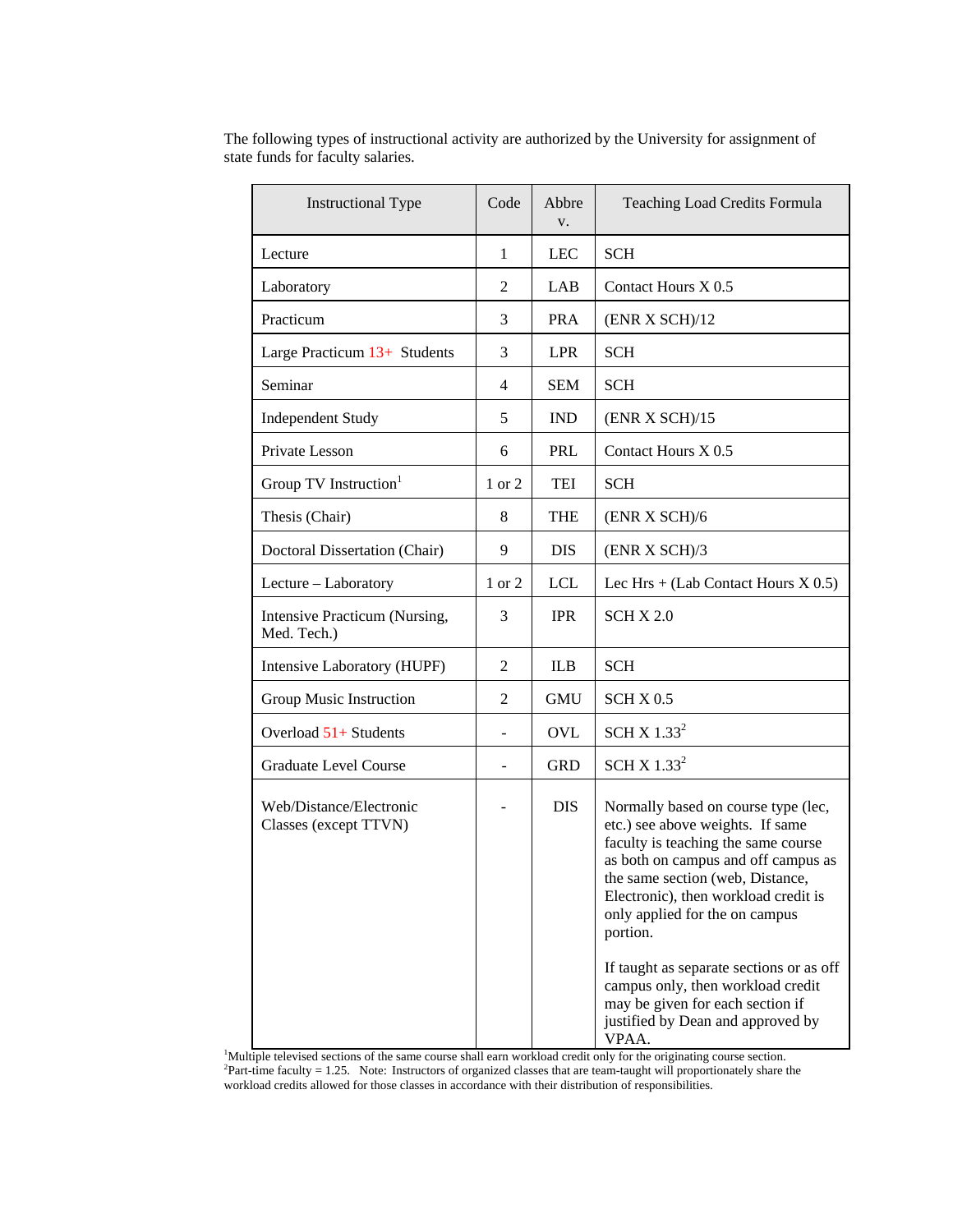7.2 Administrative Assignments (Appointment Code 02)

In accordance with State and System policies and regulations, Teaching Equivalent Credits (TECs) will be granted for the performance of certain specified "academic duties necessary to the conduct of the institution's teaching program," thereby reducing the actual teaching load, but maintaining the minimum teaching load credit requirement.

7.2.1 Upon recommendation by the applicable department head, dean and Provost and Senior Vice President for Academic and Student Affairs, the President may approve the assignment of TECs to faculty paid full-time from State funds for the following activities:

| Activity                                | Abbrey.     | Dept.<br>Limits |
|-----------------------------------------|-------------|-----------------|
| Department Head                         | <b>DPHD</b> | Not > 6         |
| Program or Level Coordinator            | <b>PGCD</b> | Not > 3         |
| Program or Curriculum Development       | <b>CUDV</b> | Not > 3         |
| Department Funded Research Activity     | <b>DBAR</b> | Not $>$ 3       |
| Thesis or Dissertation Chair            | <b>THEC</b> | Not > 3         |
| Thesis or Dissertation Committee Member | <b>THEC</b> | Not > 1         |

### 7.2.2 Program or Curriculum Development TECs

Program or Curriculum Development TECs are for development of new courses, programs, or curricula that will have a long-range benefit for the university. This type of TEC also applies to faculty members who are sent for training to acquire skills that will develop the background to start to develop new courses, programs or curricula. When training requires part of a day and the faculty member has the opportunity to teach classes, this TEC will provide the proper workload adjustment. Program or Curriculum Development TECs may be granted only if a memorandum of agreement between the faculty member and department head is submitted to the dean by the beginning of the applicable semester. A progress report on the activity must be submitted to the dean at the end of the semester.

- 8. Reducing Teaching Load Requirements
	- 8.1 The minimum teaching load requirement may be reduced by the purchase of release time with funds from sources other that resident instruction (e.g. research grants and contracts, appropriated funds for general administration and student services, etc.). In all such cases, the proportion of salary paid from other sources will be deducted from the minimum teaching load requirement and acknowledged in the faculty workload reporting process.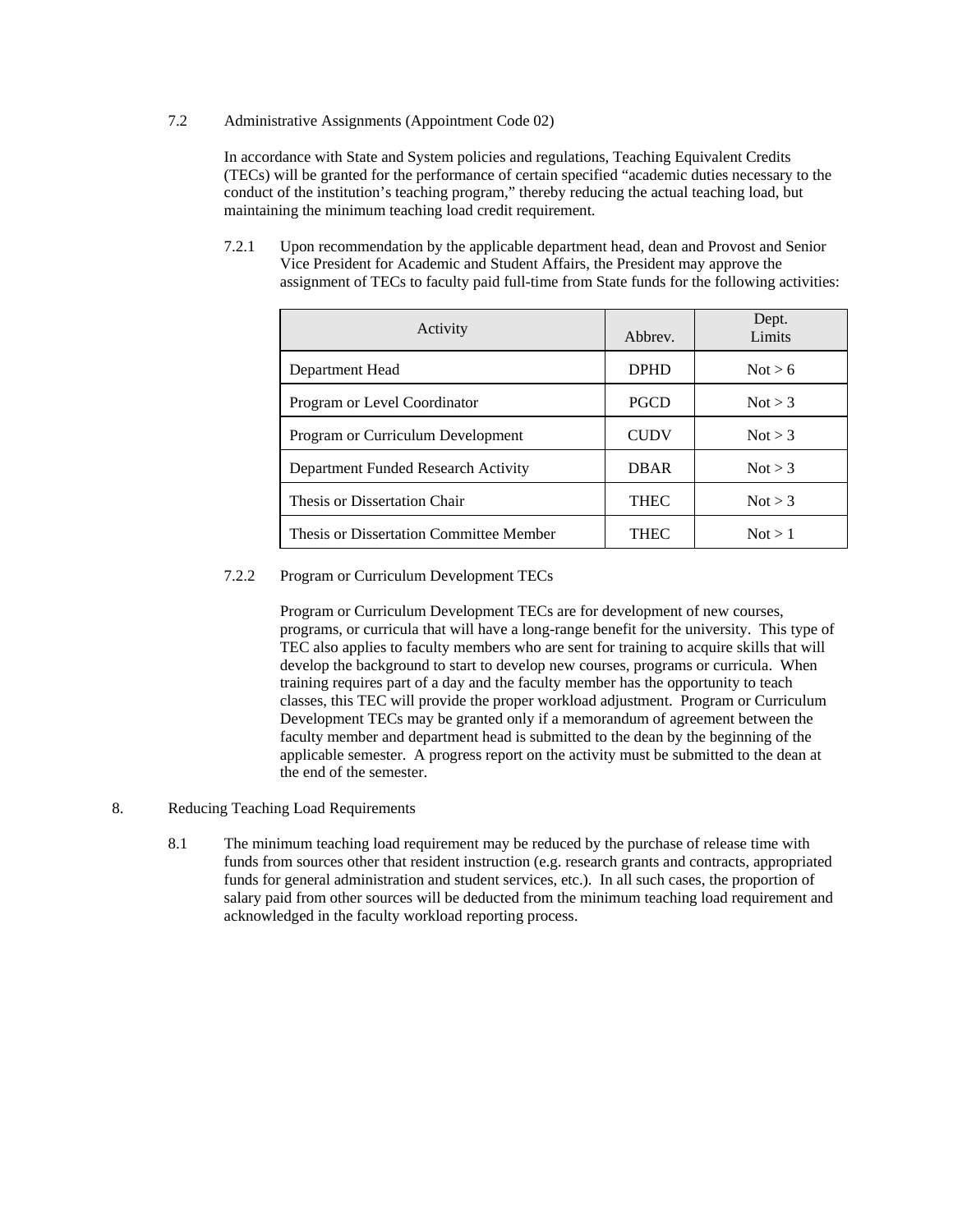8.2 Appointment Codes for Elements of Cost to the State Other Than Faculty Salaries

| Code | Activity                     | Description                                                                                                                                                                                                                                                                                                                                                                                             |
|------|------------------------------|---------------------------------------------------------------------------------------------------------------------------------------------------------------------------------------------------------------------------------------------------------------------------------------------------------------------------------------------------------------------------------------------------------|
| 11   | Academic Support             | Academic deans and directors; librarian                                                                                                                                                                                                                                                                                                                                                                 |
| 12   | Research                     | Organized basic/applied research externally funded by<br>grants, contracts, etc.<br>Note: Department research funded from state sources                                                                                                                                                                                                                                                                 |
|      |                              | including OCR funds is reported as part of appointment code<br>$02$ —teaching related.                                                                                                                                                                                                                                                                                                                  |
| 13   | <b>Institutional Support</b> | Public Service, Student Services, Institutional Support,<br>Operation & Maintenance of Plant, Auxiliary Enterprise<br>Operations. Includes activities associated with admissions,<br>records, financial aid, student affairs, executive direction and<br>control, business and fiscal management, personnel,<br>administrative computing, campus security, purchasing and<br>intercollegiate athletics. |

# 9. Faculty Workload Compliance Reporting

- 9.1 The Workload Compliance Report is generated from SIS+. This report includes all persons with faculty rank (teaching or not) and all administrators, staff and GATs teaching courses. It includes, but is not limited to the following information:
	- 1. Faculty Name, Title, and Appointment Identification Code<br>2. Social Security Number
	- 2. Social Security Number<br>3. Academic Rank and Ten
	- 3. Academic Rank and Tenure Status
	- 4. Percent of Effort Teaching and Other Duties<br>5. Salary from all Sources (by account number)
	- 5. Salary from all Sources (by account number)

| <b>CBM</b><br>Code | Rank                       | <b>THECB</b> Definition                                                                                                                                                              |
|--------------------|----------------------------|--------------------------------------------------------------------------------------------------------------------------------------------------------------------------------------|
| 1                  | Professor                  | Include only tenured and tenure track faculty.                                                                                                                                       |
| $\mathfrak{D}$     | <b>Associate Professor</b> | Include only tenured and tenure track faculty.                                                                                                                                       |
| 3                  | <b>Assistant Professor</b> | Include only tenured and tenure track faculty.                                                                                                                                       |
| 4                  | Instructor                 | Include only tenured and tenure track faculty who do not<br>hold the rank of Professor, Associate Professor, and<br>Assistant Professor.                                             |
| 5                  | <b>Other Faculty</b>       | Includes faculty without tenure and not on tenure track<br>including but not limited to adjunct, special, visiting,<br>emeritus, and lecturer.                                       |
| 6                  | <b>Teaching Assistant</b>  | A graduate student who is teaching and/or assists a faculty<br>member in teaching a class or lab. Exclude those serving as<br>graders or who are included in one of the other ranks. |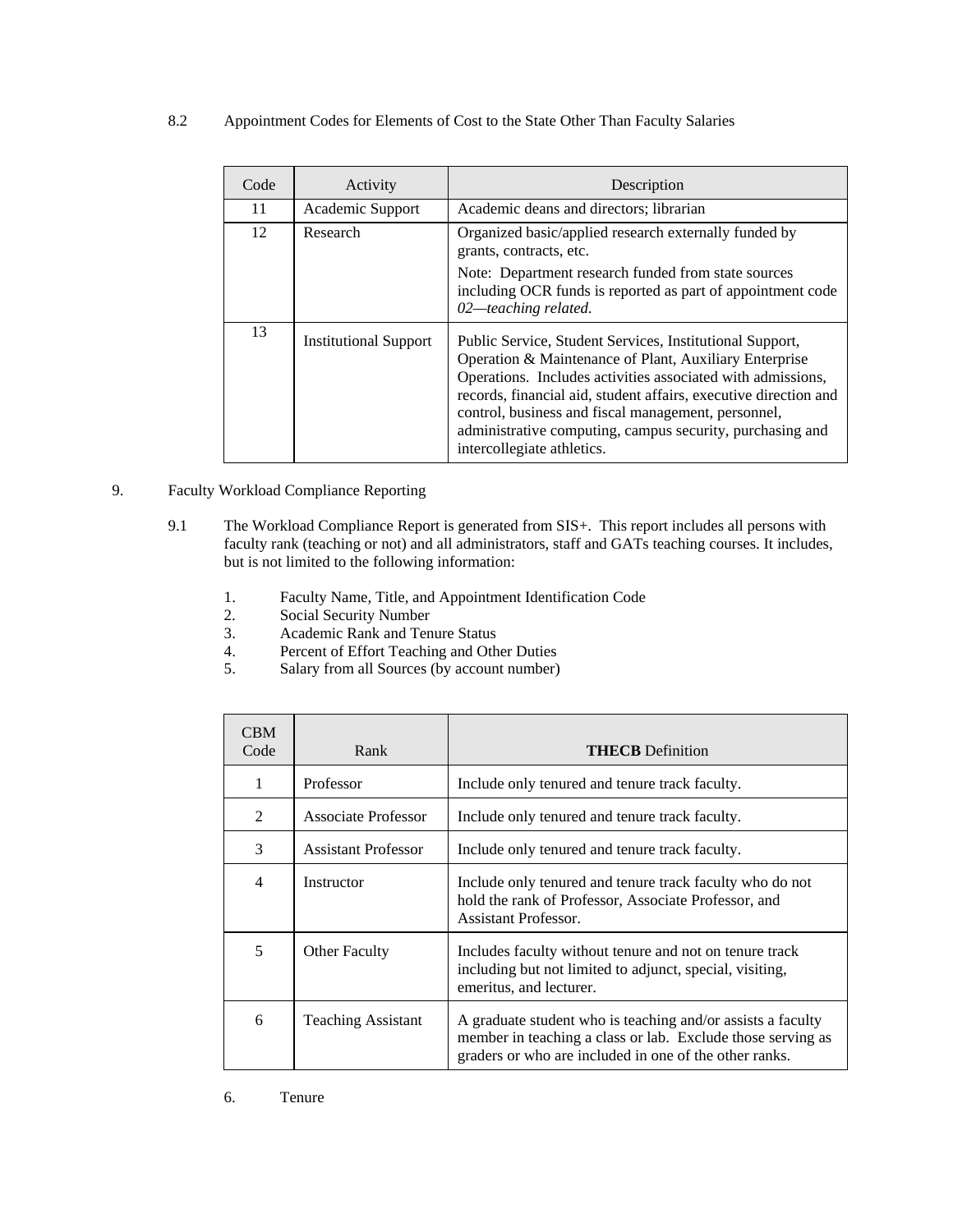| <b>CBM</b><br>Code | Tenure<br>Code | <b>THECB</b> Description                                                                                                                                                                                                                                                                                                                                                                                                                                                                                                                                                                                                                                                                                                                                                                                                                                                                                                                                        |
|--------------------|----------------|-----------------------------------------------------------------------------------------------------------------------------------------------------------------------------------------------------------------------------------------------------------------------------------------------------------------------------------------------------------------------------------------------------------------------------------------------------------------------------------------------------------------------------------------------------------------------------------------------------------------------------------------------------------------------------------------------------------------------------------------------------------------------------------------------------------------------------------------------------------------------------------------------------------------------------------------------------------------|
| 1                  | T              | Tenured at PVAMU.                                                                                                                                                                                                                                                                                                                                                                                                                                                                                                                                                                                                                                                                                                                                                                                                                                                                                                                                               |
| $\overline{2}$     | <b>TT</b>      | Tenure Track at PVAMU.                                                                                                                                                                                                                                                                                                                                                                                                                                                                                                                                                                                                                                                                                                                                                                                                                                                                                                                                          |
| $\mathbf{0}$       | <b>NTT</b>     | Not tenure eligible at PVAMU.                                                                                                                                                                                                                                                                                                                                                                                                                                                                                                                                                                                                                                                                                                                                                                                                                                                                                                                                   |
|                    |                | <b>Extended Tenure Codes for Non-tenure eligible faculty (impacts funding)</b>                                                                                                                                                                                                                                                                                                                                                                                                                                                                                                                                                                                                                                                                                                                                                                                                                                                                                  |
| 3                  | <b>NTT</b>     | Non-tenured, terminal degree in discipline for course being taught: all<br>instructors with a doctoral or other terminal degree in the discipline,<br>including adjunct professors, visiting professors, lecturers, senior<br>lecturers, and clinical professors.                                                                                                                                                                                                                                                                                                                                                                                                                                                                                                                                                                                                                                                                                               |
| 4                  | <b>NTT</b>     | Non-tenured, appropriate professional certification for course being<br>taught: part-time faculty with a doctoral or other terminal degree and<br>combined full-time employment comparable to that of other scholars in<br>the field. This would include individuals who hold research or clinical<br>appointments in other organizations, and faculty who teach for another<br>institution, especially a faculty member who teaches a cooperative or<br>partnership program.                                                                                                                                                                                                                                                                                                                                                                                                                                                                                   |
| 5                  | <b>NTT</b>     | Non-tenured, extensive and recognized accomplishments in field for<br>course being taught: instructors with five or more years of continuous<br>full-time appointments or experience in teaching positions and a master's<br>degree in the field (i.e., career teachers holding positions such as lecturer,<br>senior lecturer or instructional specialist). All others include part-time<br>appointees with or without a doctoral degree but with otherwise<br>demonstrable capability to teach the course for which they are assigned.<br>Examples of this category are artists teaching art, CPA's teaching<br>accounting, lawyers teaching business law, senior public officials teaching<br>public affairs or appropriate government courses, practicing professional<br>engineers teaching certain engineering courses, corporate CEO's teaching<br>certain business courses, or nurses teaching clinical practices, and other<br>licensed professionals. |

7. Length of Contract - e.g. 9-month, 12-month, single semester.

- 8. Percent Effort e.g. full- or part-time; if part-time, indicate percent.
- 9. Semester Salary semester salary broken down by source of funding.<br>10. Source of Funding account number for each funding source.
- Source of Funding account number for each funding source.
- 11. Appointment Codes see Section 7.
- 12. Percent of Time e.g. 3 hours =  $25\%$ , 12 hours =  $100\%$ .
- 13. Teaching load credits see Section 7.1.
- 14. Teaching equivalent credits see Section 7.2.
- 15. Total teaching credits total of 13 and 14.
- 16. Contracted Workload Identify the contracted workload for each faculty as on record in the budget for the current reporting semester.
- 17. Compliance If column 15 is less than column 16, the person is out of compliance.
- 18. Faculty status e.g. overload, sick leave, new faculty, retired, or terminated.

9.2 Departments are required to review the data provided in the report and complete the workload